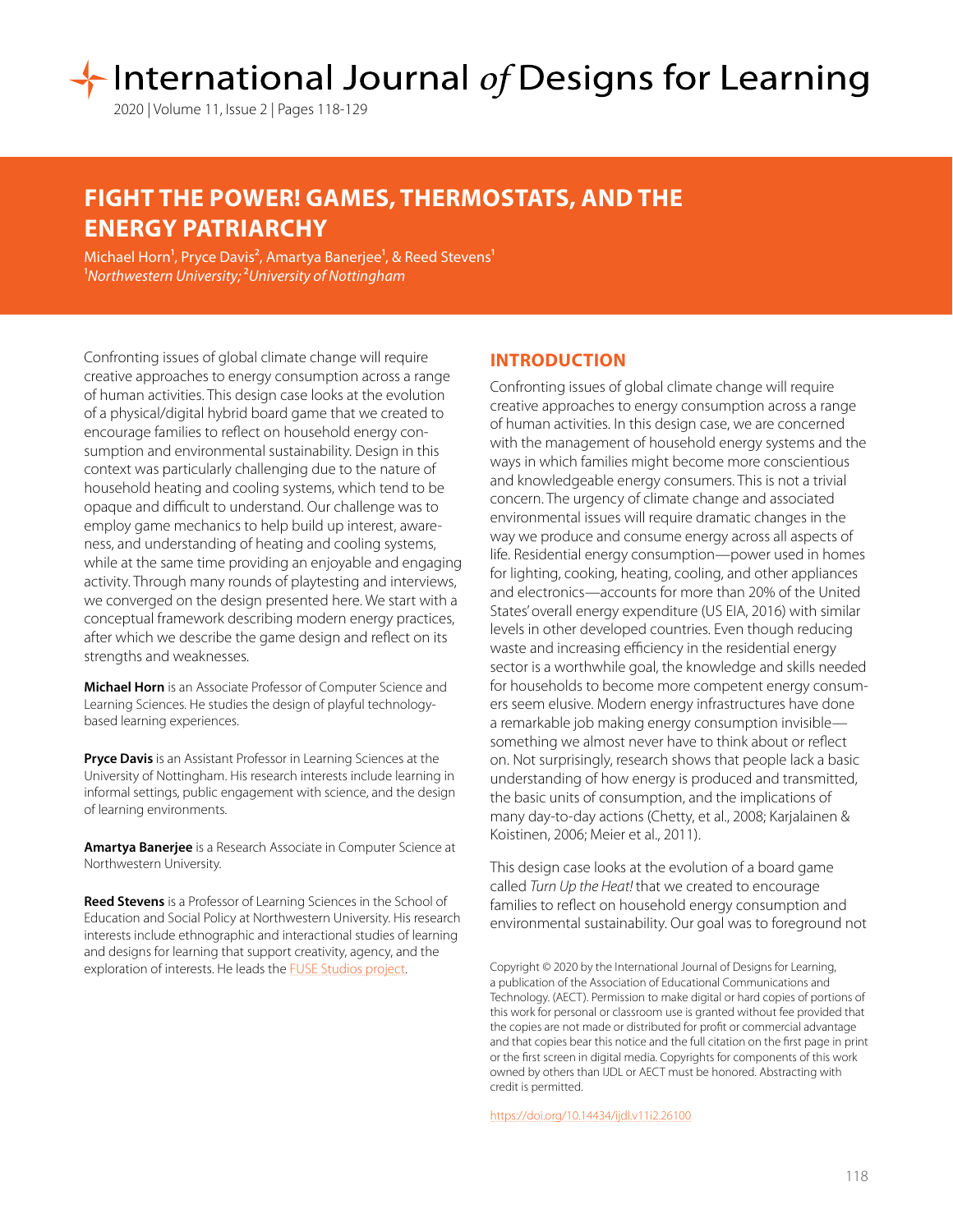

**FIGURE 1.** *Turn Up the Heat!* is a family board game about thermostats, energy, money, and environmental sustainability. Players collaborate to earn 20 Green Points and 20 Comfort Points while staying out of debt as they move a single token around a board representing the seasons of the year. Players have a profile card that shows their temperature comfort zone. The game includes an iPad app that simulates weather conditions and the effects of different thermostat settings

only energy technology but also the day-to-day practices involved in managing household heating and cooling systems. In this way, we hoped to provide a context for families to reflect on energy consumption and reducing waste.

In a prior research study, we conducted a series of interviews with families around issues of domestic water and energy consumption (Horn et al., 2015). Topics of the interviews included knowledge of energy and water infrastructures, the quantity of resources consumed, costs, and units associated with those resources, and the roles of various family members in managing consumption. One notable finding from these interviews was that children had little voice in family energy decisions. For example, when we asked families about how they used household heating and cooling systems, we found that youth rarely, if ever, touched the thermostat(s) in their home and had a minimal understanding of how heating and cooling systems worked. Notably, unlike other important household activities like cooking

and cleaning, there appeared to be less of an opportunity for youth to get involved as they got older. Parents often expressed concern that children would simply over-adjust for comfort without understanding reasonable temperature ranges, without considering alternative like "putting on a sweater", and without considering the broader impact on family finances.

Given this state of affairs, we began our design process with two questions: How might we begin to reconfigure household energy management practices to be more inclusive and to offer better opportunities for learning? And, could we imagine ways to scaffold the involvement of children and adolescents in what would otherwise be adult-only energy activities? Precipitated by our interview data around family thermostats, we started to develop a conceptual framework and a related set of design principles to create an experience that we hoped would encourage families to reflect on tradeoffs related to energy, money, and comfort related to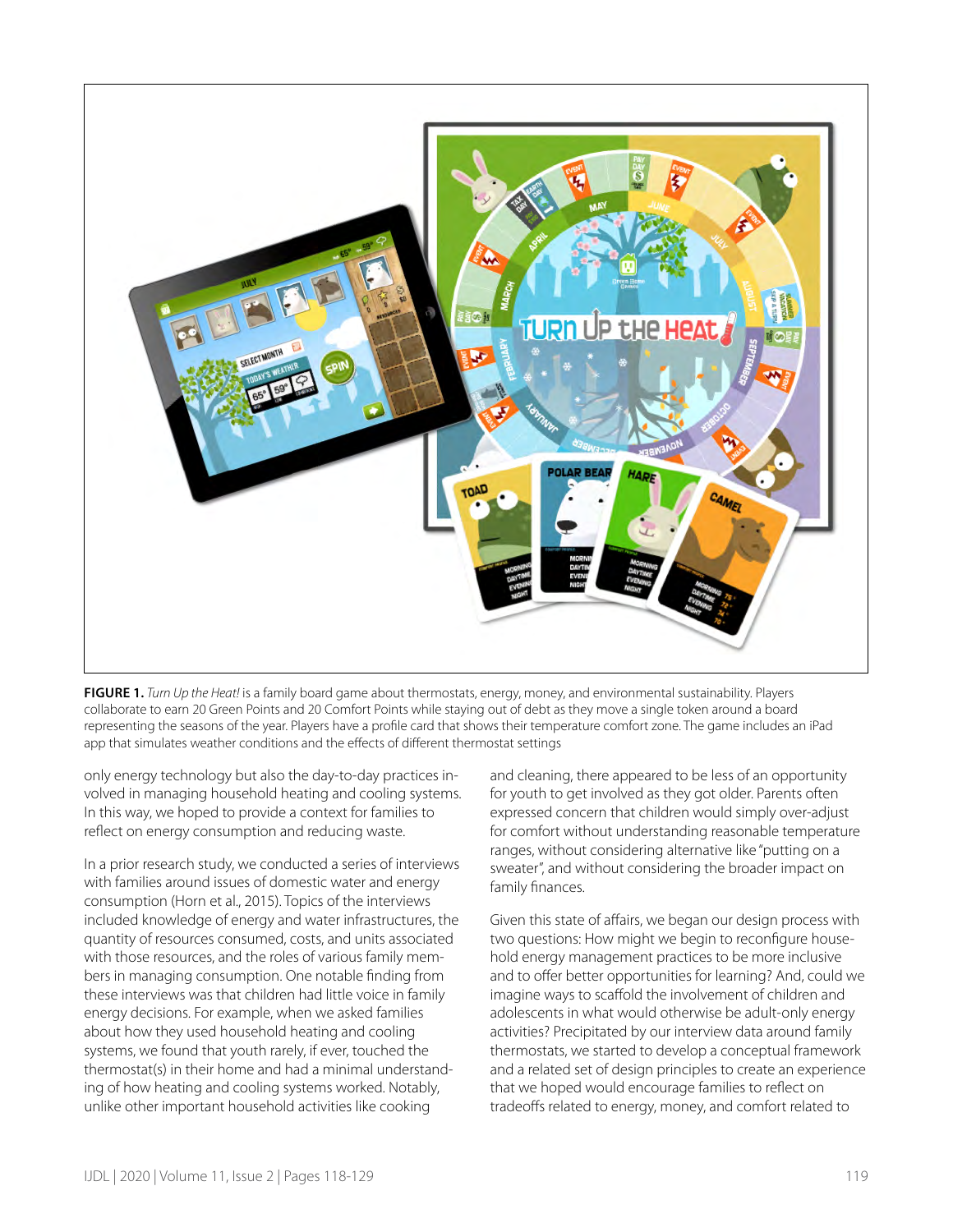household heating and cooling systems. We intentionally treated parents and children as equal partners in strategy development, while attempting to blur the line between the game world and the real world to provoke discussions about energy use.

# **RELATED DESIGNS AND RESEARCH**

A growing body of research has also explored the use of gamification and "eco-feedback" technologies as a way to help families become more mindful of the implications of their daily behaviors and habits (Chetty et al., 2008; DiSalvo et al., 2010; Fitzpatrick & Smith, 2009; Froehlich et al., 2012; Froehlich et al., 2010; Gustafsson & Gyllenswärd, 2005; Kuznetsov & Paulos, 2010). Such eco-feedback displays are used to visualize otherwise invisible consumption so as to make energy use more salient in terms of scale and impact (Chetty et al., 2008; DiSalvo et al., 2010; Gustafsson & Gyllenswärd, 2005). For example, an in-home energy display might show the rate and accumulated amount of electricity used in real-time. These displays are often coupled gamification elements such as a green leaf to indicate eco-friendly settings or a red stoplight to represent high-intensity use. There are numerous other examples of research along these lines (for some examples, see DiSalvo et al., 2018; Froehlich et al., 2010) that both design innovative energy displays and study the impact of such technologies on family behavior.

Since thermostats control a significant proportion of total energy consumption in an American homes, "smart" devices such as the Nest thermostat have started to incorporate subtle eco-feedback cues to potentially reduce a home's energy footprint. In the case of the Nest, a small green leaf appears on the display when families select energy-efficient settings. However, research on families' use of the Nest has also shown that while the Nest did impact users' pattern of HVAC control, it did so for only a short period of time (Yang et al., 2014). This outcome highlights an important limitation of the eco-feedback approach. According to Strengers (2011), current eco-feedback systems cast householders as "micro-resource managers" making rational choices; they do not consider social or familial dynamics that can affect rationality. Similarly, Pierce et al. (2010) found that interactions with technology in the home are performed unconsciously, habitually, and are mostly irrational. Designing for domestic sustainability, therefore, involves not just improving the visibility of resource consumption, but also addressing social dynamics of households, and working towards a shift in social and cultural value systems.

In this project, we build on a tradition of research on the use of games (not just gamification) to foster engagement with environmental issues (Antle et al., 2014; Banerjee & Horn, 2014; Bell-Gawne et al., 2013; Lee et al., 2012; Horn et al., 2016; Horn et al., 2014). In these projects, games create a playful alternative reality in which family members can take on different roles and new responsibilities. Games simultaneously highlight the longer-term implications of everyday actions. Some examples include the work of Antle et al. (2014), who created a game called Youtopia that allows children to share their values around sustainable development, and Banerjee and Horn (2014), who created an interactive system that engages parents and children in seeking out hidden sources of energy consumption in their homes. One appeal of games around these topics is that by creating a challenging play experience, they provide a context for families to step back and reflect on how they use energy on a day-to-day basis.

# **DESIGN CHALLENGE: RECONFIGURING HOUSEHOLD ENERGY PRACTICES**

We adopt a perspective on learning as a process through which value systems, personal identity, and practices of a community shift over time as new participants take on meaningful roles (Nasir & Hand, 2008; Lave & Wenger, 1991; Rogoff, 2003). Thinking about learning in this way also highlights the idea that some activities and practices provide more fertile grounds for learning and engagement than others. The management of household energy consumption would seem, at first blush, to be an excellent fit for children to learn by participating with adults in consequential activities under varying degrees of supervision. Unfortunately, however, based on our prior interview study and other research, energy practices seem surprisingly sterile in many homes (Pierce et al., 2010). By "sterile" we mean to capture the reality that new participants (especially children) have a difficult time getting involved in practices in the first place and then expanding their role over time. Our claim is not that this universally describes *all* energy management activities in *all* homes. Rather, there appear to be characteristics of modern energy infrastructures that lead to this state of affairs. In particular, we see seven interrelated properties that characterize modern energy management practices in homes.

# **1. Lack of Expertise**

First, energy practices are marked by limited expertise at all levels. Communities of practice depend on experts who have more experience and skills in the target practice. However, within home energy management, the people who play this role seem less obvious. An expert would have a functional understanding of how energy works, how to use the tools that regulate energy, and how to balance comfort, convenience, and expense. Yet, research suggests widespread confusion around energy consumption, particularly with respect to thermostats (Karjalainen & Koistinen, 2006; Kempton, 1986; Meier et al., 2011; Peffer et al., 2011). Of course, most parents aren't gourmet chefs either, but there is usually a baseline level of competence that clearly separates a novice from an expert in common household activities. In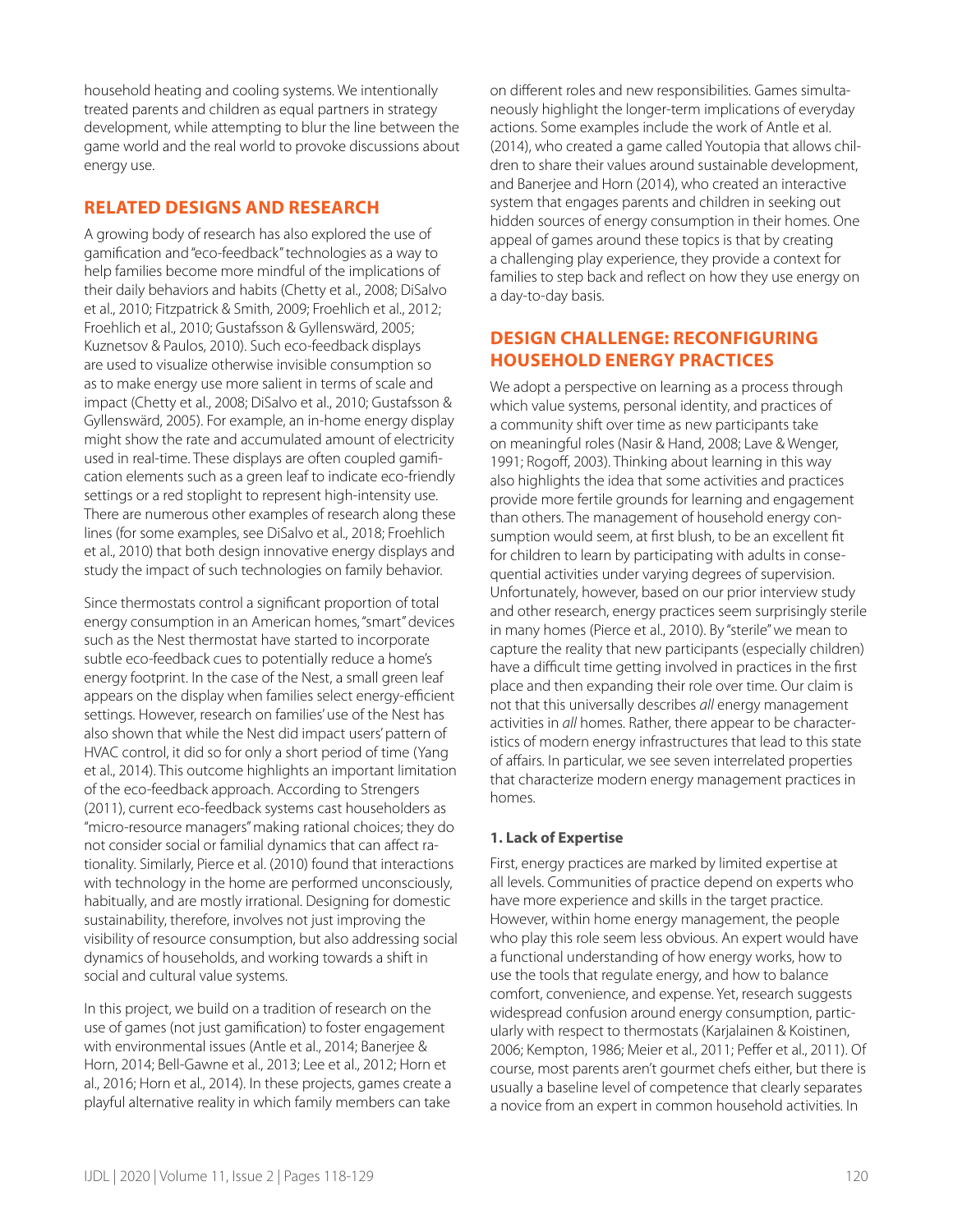energy management, we see the gap between expert and novice as much less recognizable.

#### **2. Diminished Visibility of Practice**

The *visibility* of expert activity also plays a central role in learning (e.g., Rogoff, 2003). In other words, for kids to get interested and start engaging in an adult activity, it helps to be able to see those activities in action. Energy practices, however, are characterized by diminished visibility. By this, we mean that the locus of activity is decentralized, minimal, or infrequent. Families with programmable thermostats, for example, might "set it and forget it" (Yang et al., 2014). Even for families with other types of thermostats, contact with devices might be subtle, infrequent, or even invisible to kids. Contrast this with activities like cooking or cleaning in which there are a wide array of highly visible activities that play out over relatively long amounts of time. For example, it might take 30-45 minutes of focused activity to prepare a simple meal, compared to a second to adjust a thermostat.

#### **3. Impoverished Artifacts of Practice**

Many everyday practices are defined to a large extent by the artifacts and tools that shape and facilitate that activity. This is perhaps most obvious for cooking, which entails the use of dozens and dozens of implements for all manner of tasks and subtasks—spatulas, knives, pots, pans, and so on. But this is no less obvious in other activities like cleaning, gardening, and household repairs. For other practices, the array of artifacts is small. In the management of central heating and cooling systems, there is often only one visible artifact: the thermostat. And, this particular artifact is intentionally designed to blend in rather than stand out (Horn et al., 2015). Thermostats are mounted on the wall at adult height and are usually beige or white in color with tiny controls that are uniform in appearance.

# **4. Limited Divisibility**

Related to impoverished artifacts comes limited divisibility. Complex cognitive activities are often (if not always) distributed across multiple participants, artifacts, and spaces (Latour, 2000; Nasir & Hand, 2008). This distribution invites a division of labor that can create opportunities for the involvement of newcomers as they become more active participants and learn aspects of the practice as a whole. Children are able to participate in many household activities through a division of labor. In doing so, the child becomes an active participant and, over time, learning many aspects of the practice as a whole. Just as there is an array of physical artifacts used to prepare a meal, so too are there a wide variety of ways in which parents can delegate small yet productive tasks while preparing a meal. Perhaps a parent might ask a child to gather certain ingredients, set the table, or chop vegetables. In contrast, for many aspects of home energy management, there are a few obvious ways to divide

tasks into smaller jobs that can be delegated to children. There are fewer obvious toeholds to support children's initial or ongoing involvement.

# **5. Participation is Discouraged**

One of the most striking findings from our family interview study was the degree to which children's participation in the management of central heating and air-conditioning systems was both actively and passively discouraged. Some parents said they had explicit rules or hands-off policies, while other parents discouraged involvement by suggesting alternative means to achieve thermal comfort when kids complained about being hot or cold ("put on a sweater"). There were some parents who said they wouldn't mind if kids adjusted the thermostat, but these kids reported rarely doing so, with some even claiming that their parents wouldn't allow it. Building on these findings, a defining characteristic of energy practices is that the involvement of children and adolescents is discouraged, possibly because the activity is perceived to be dangerous or costly, possibly because parents themselves feel uncertain about the activity (lack of expertise), and partly because there are few ways to meaningfully divide the tasks into smaller activities that could be delegated to a child (limited divisibility).

#### **6. Invisible Outcomes**

With many family practices, there is a tangible (and often satisfying) outcome of group activity. When families cook a traditional meal, the outcome is the food that is enjoyed by everyone. Other activities, such as cleaning, gardening, and household repair, have similar visible or perceptible outcomes. In the case of energy practices, not only is the practice itself largely invisible, but the outcomes of the activity are difficult to perceive as well. With heating and cooling systems, an outcome might be that the house becomes more comfortable, but this effect is delayed in time and influenced by many other factors such as the outdoor weather conditions, clothing taken on or off, windows opened or shut, and ceiling fans turned on or off. Outcomes such as financial savings are delayed by even longer periods of time and almost entirely invisible except to the person paying the bills.

#### **7. No Room for Self-Expression**

More recent research on the development of identity in relation to participation in practices has highlighted the importance of self-expression and the ability to make unique contributions to a group in service of a larger goal or effort. Identity grows out of what individuals see as their specialized abilities and roles (Nasir & Hand, 2008). These self-expressive avenues seem obvious for practices such as training with a basketball team or cooking a meal. Energy management again proves lacking in comparison, with limited opportunities for specialized roles and self-expression.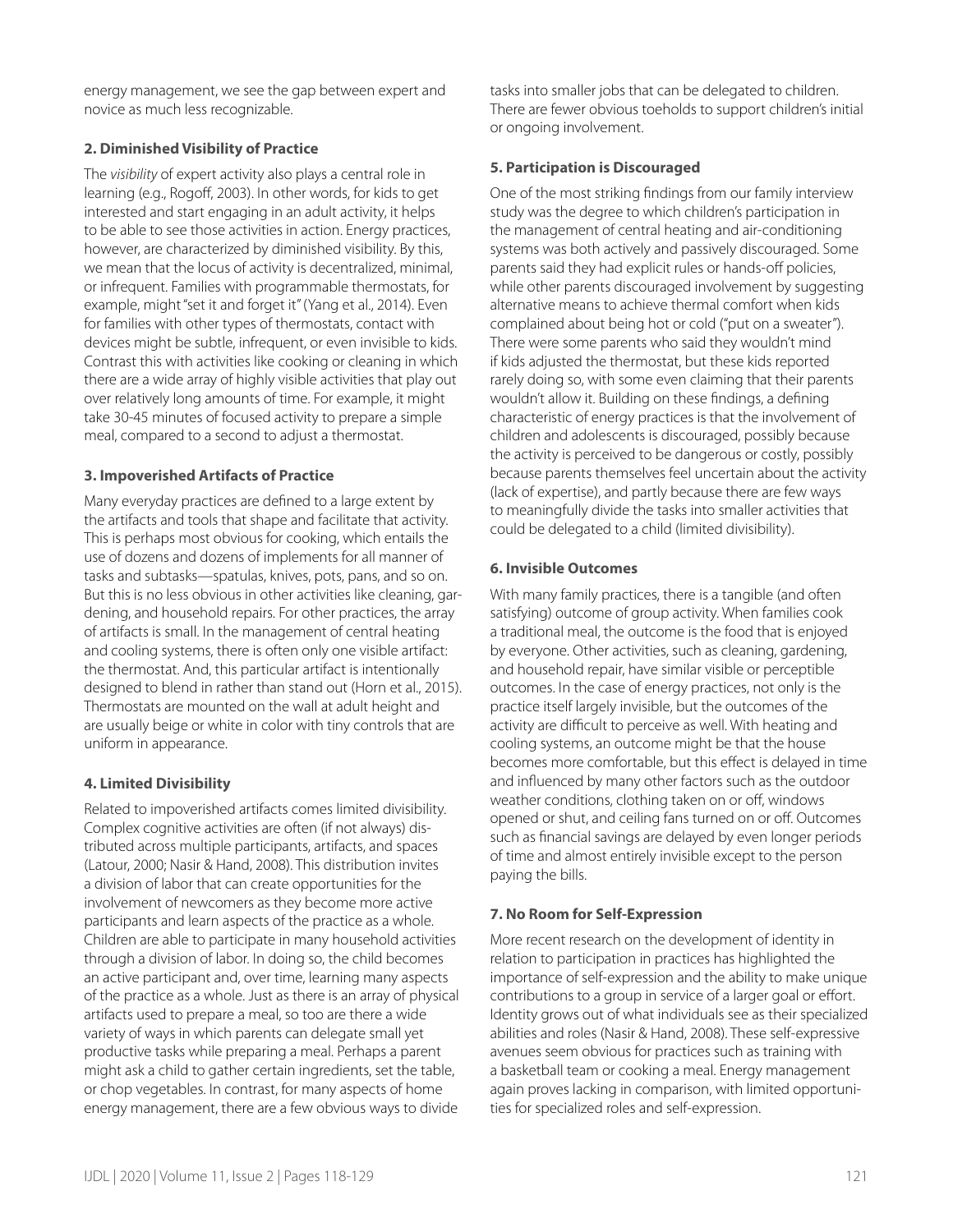# **DESIGN CONTEXT**

The game was an outcome of a multi-year design-based research study (Barab & Squire, 2004; Easterday et al., 2014). In our case this meant that both the game itself and the theories of learning that informed it were tested, clarified, and refined over time. A design becomes an embodiment of the learning theories, while testing in the real world with real people puts the theories into "harm's way" (Cobb et al., 2003). Just as we expect a design to fail (often gratuitously) the first time we test it, so too do we expect theory to need substantial refinement over time. By "theory of learning", we refer to small but functional hypotheses about how and why an activity should work in a specific context and with specific topic areas. These theories took the form of design principles that guided our work.

During the design process, the core project team consisted of the four authors of this paper, who were, at the time, two university faculty members, postdoctoral research, and a doctoral student. All members have a background in either or both Learning Sciences and Computer Science, with particular expertise in informal learning and the design of learning environments. All members had direct input in design decisions, which we all made through consensus-building discussion in team meetings.

All team members were also directly involved in design testing. The testing process usually began with design decisions being quickly translated into low-fidelity prototypes. The lo-fi prototypes were "tested" in informal reviews with the core team members, as well as playtesting with friends and colleagues with varying degrees of knowledge in the Learning Sciences, home energy management, and games. Through iterative cycles of this sort of testing and redesign, we gradually created medium-fidelity and high-fidelity designs. This specific process is described in the following section.

# **DESIGN PROCESS**

As mentioned earlier, two questions drove our initial design process: How might we begin to reconfigure household energy management practices to be more inclusive and to offer better opportunities for learning? And, could we imagine ways to scaffold the involvement of children and adolescents in what would otherwise be adult-only energy activities?

Our first concern was narrowing the scope. Household energy management involves a large number of interrelated practices, so we decided to limit our focus to household heating and cooling systems. Not only do these systems make up close to 50% of residential energy consumption in the United States (US EIA, 2016), but they are also one of the most extreme examples of sterile energy practices in homes.

Once this was decided, we focused on how we could reconfigure practices around household heating and cooling to involve whole families. An obvious approach to this would be designing a thermostat for whole family use. However, fundamentally altering the artifacts of home energy, in order to build new practices almost from the bottom up is a daunting task. Therefore, in our discussions, we thought about how we might leverage existing family practices, to scaffold family home energy management. One match that seemed obvious to us was board games. Many board games are designed specifically for whole family play, and many families have experience playing board games together. Expertise in board game content is built during play, which can close the expert/novice gap. Rules and artifacts of gameplay can be simple and clear but rich in feedback. Family board games can also encourage participation, have clear outcomes, and allow expression through gameplay decisions.

Board games have become a topic of interest for researchers in the Learning Sciences in their own right. For example, Berland and Lee (2011) analyzed college students playing the cooperative board game, *Pandemic*, and found evidence that players made use of sophisticated computational thinking skills in the course of gameplay. Nasir (2005) studied children and adults from African American communities playing dominoes. Her analysis focused on the nuanced ways in which players sought and offered help as a way to improve the game experience. As a final example, Guberman and Saxe (2000) developed a game called *Treasure Hunt* for use in elementary school mathematics instruction. They found that children created thematic divisions of labor as they took on various roles in the game. These divisions of labor enabled children to accomplish mathematical problems that were beyond their independent ability. We focus on board games for all of these reasons but, most importantly, because they invite participation in social activity in which families sit together to play, argue, collaborate, and learn (Horn, 2018).

Once we decided on created a board game, we struggled with how to represent both more tangible elements (such as money, weather conditions, and thermostat settings) with intangible elements (such as character comfort, energy consumption, and the passage of time). Elements such as weather conditions have inherent randomness tempered by seasonal variability and daily cycles. We also struggled to decide on our core game mechanics. The act of setting the thermostat seemed like an obvious strategic decision point but understanding how to integrate that act into a broader game structure was more elusive.

Our early paper prototypes experimented with a wide variety of representations and game mechanics. We worked through popular cooperative and competitive-style games to find ideas or inspiration. We experimented with individual player mats representing comfort and expense levels, and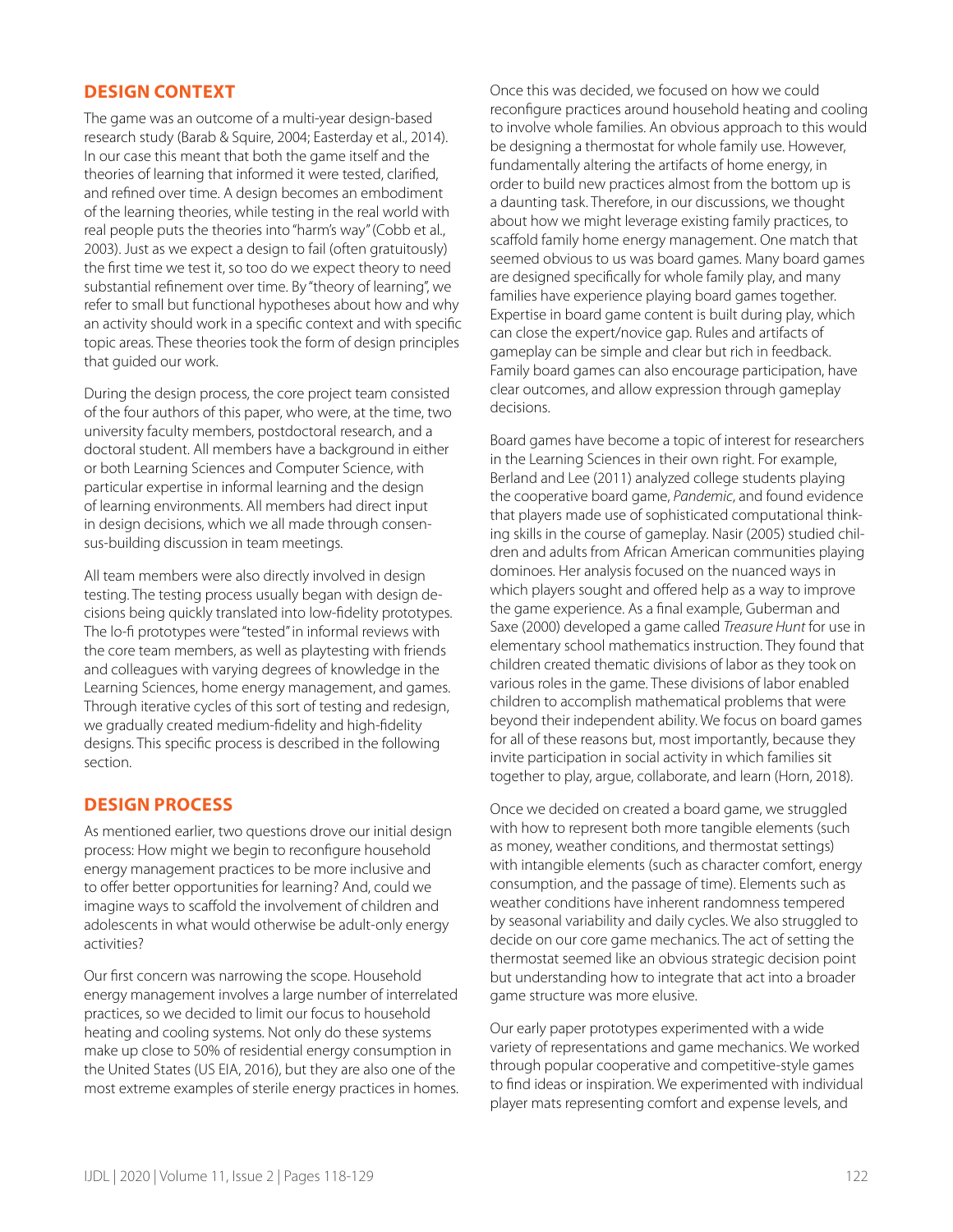

**FIGURE 2.** A medium-fidelity paper prototype developed after we had settled on the idea of moving a game token around the seasons of a year.

we explored many different options to generate random weather conditions. Eventually, we hit on the idea of representing the passage of time as the physical movement of a character token around a game board. This move also helped us settle on the "win" condition for the game—families needed to make it through one full year (365 days and four seasons), while staying reasonably comfortable and out of debt (see Figure 2).

We debated using more cooperative versus more competitive styles of play. Our playtesting sessions strongly suggested that families expected and enjoyed competitive modes of play—possibly due to familiarity with common commercial board games. In these games, characters each have their own game tokens, and players compete to accomplish the game goals first. However, our testing also suggested that cooperative games afforded richer discussions and strategy development around heating and cooling—exactly the kinds of learning activities we were hoping to see. Likewise, cooperative games afford more ability to divide tasks across all players. To help strike a balance, we eventually settled on

a nemesis character (a greedy energy executive) that families would collectively compete against.

Finally, we explored many possible analog representations and game mechanics. For example, slider made out of cardboard and a paperclip to indicate temperature. However, all of these approaches were cumbersome and slowed down gameplay. Plus, they didn't really map closely enough to the real-world home energy management. Therefore, we eventually decided to bring a companion tablet computer app back into the gameplay (see Figures 2 and 3). There were a few motivators for this. First, we felt that it was important to provide a dynamic simulation of temperature variation inside the home, along with associated energy consumption and costs. It would have been difficult to capture these dynamics with physical/analog elements alone (see Figure 4 for the design that we ultimately implemented). Second, we wanted to provide a reasonably realistic experience of setting a thermostat, both manual and programmable (see Figure 3). The tablet app was a convenient way to provide this experience. Lastly, we wanted to build a system that might eventually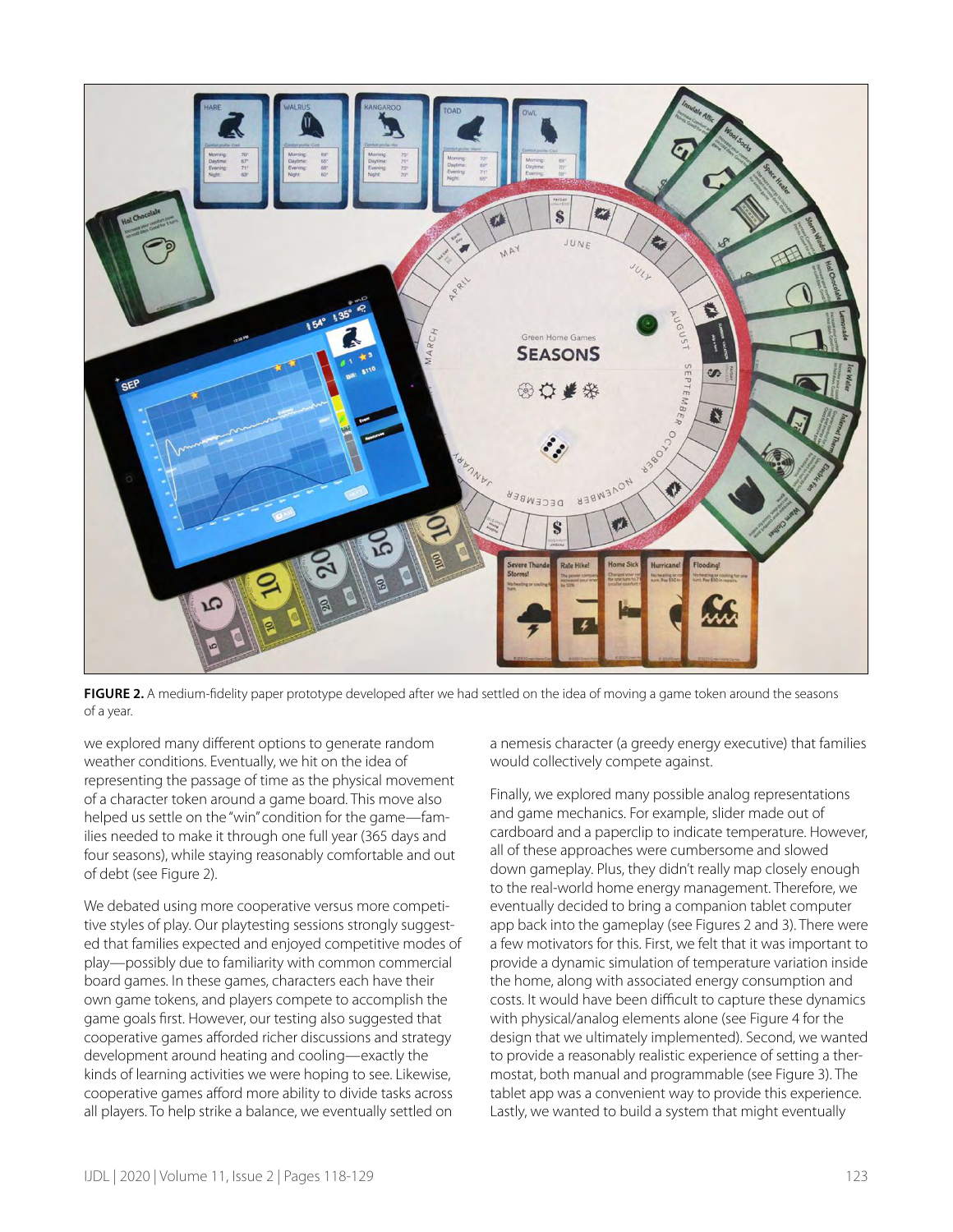be able to connect to a home's actual energy infrastructure. For example, smart thermostats like the Radio Thermostat now have APIs that allow for third-party apps to connect and provide services. The eventual goal would have been to show actual household energy consumption alongside the gameplay consumption to help families make connections to the real world.

Individual players would also have characters that they would take on in gameplay. We wanted to make sure to capture the mini-conflicts that families have around thermal comfort. Some family members like it cooler, while others like it warmer. We used animal characters to try to make this idea more obvious (e.g., the polar bear likes it cold, and the camel likes it hot). We also decided that players would take turns setting the thermostat to play up strategy discussions and subtly challenge household power dynamics wherein adults are generally more active actors than children.

# **FINAL GAME DESIGN**

*Turn Up the Heat!* is a thermostat board game in which players must work together to earn at least 20 Green Points and 20 Comfort Points over the course of one full year while staying out of debt (see Figure 1). At the beginning of the game, each player draws a Character Card that determines their *comfort profile*. This profile affects how difficult and costly it will be to earn Comfort Points under different weather conditions. To play, team members take turns moving a single token around a game board representing the four seasons of the year. After moving, players use a tablet app to *spin* for random weather conditions that simulate the climate of the United States Midwest (see Figure 3, top). For example, in January, a player might spin a high temperature of 30° F (-1° C) and a low temperature of 12° F (-11° C). Players then set the thermostat based on their character's comfort profile. The game begins with a manual thermostat that can be upgraded to a smart thermostat in the course of gameplay (see Figures 3, middle and Figure 3, bottom). The manual thermostat allows players to set only one temperature for the entire day, while the smart thermostat allows players to set individual temperatures for each of four time periods (sleep, wake, day, and evening).

The tablet computer simulates indoor temperatures (white oscillating line in Figure 4) over the course of the day based on the thermostat settings (horizontal green line), and the outdoor temperature (blue line). These are shown as a temperature over time graphs (see Figure 4) that animates as the simulation runs. Players earn Comfort Points when the indoor temperature is within their comfort zone (orange area) and lose points when the temperature is outside of the "neutral zone" (a light grey area). Of course, running the heating or A/C uses energy and costs money. An indicator to the right animates the energy consumed over the course of the day. Players earn Green Points by using less energy, and,



**FIGURE 3.** (top) Your character determines your comfort profile; spin for seasonal weather conditions; (middle) Conventional thermostat interface sets one temperature for the entire day; (bottom) Smart thermostat unlocked with a Resource card lets players set different temperatures for different periods of the day. Artwork by Maisa Morin.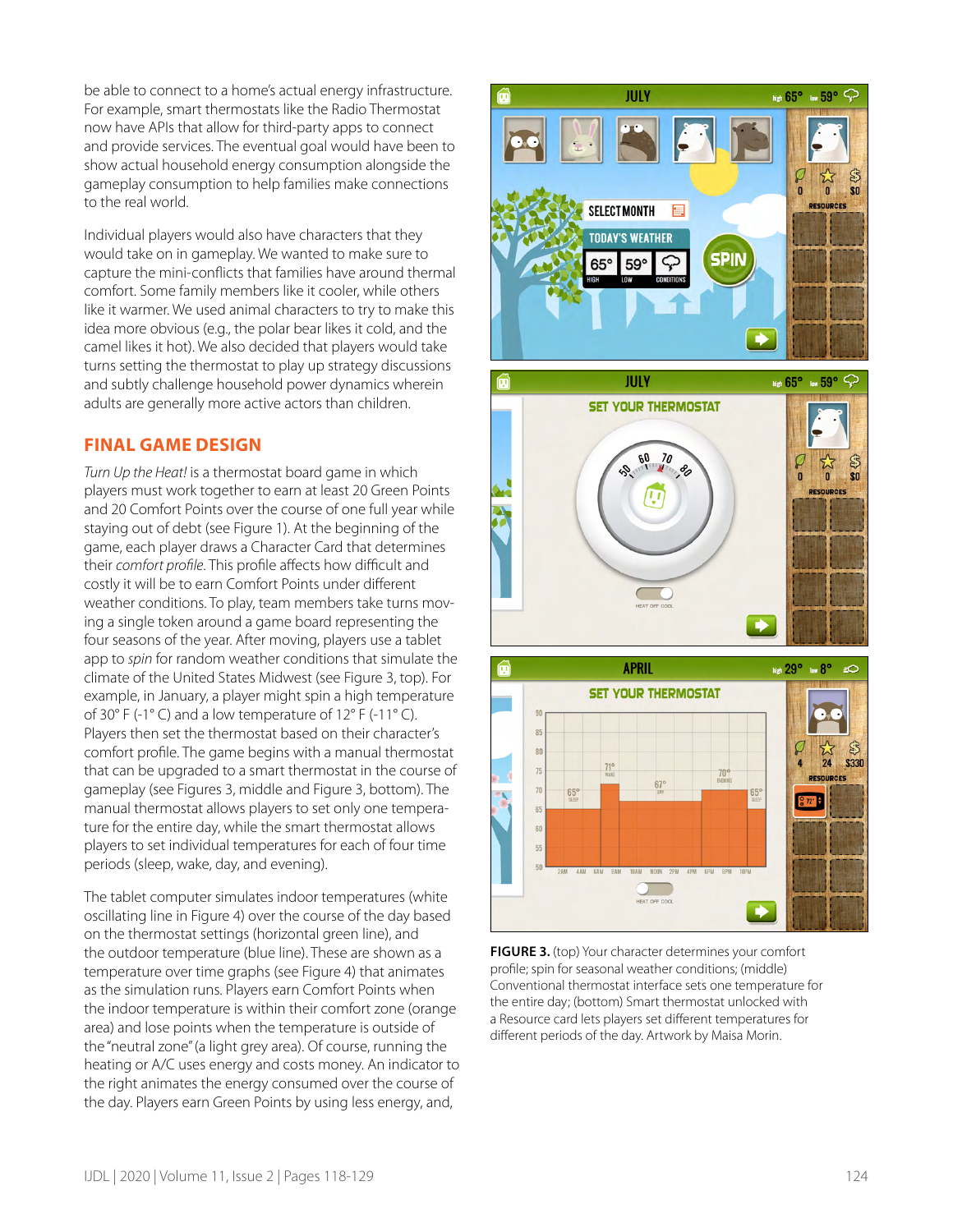

**FIGURE 4.** Simulator screen showing comfort zone (orange area), neutral zone (a light grey area), energy use, and the indoor and outdoor temperature over time. When the temperature falls within a character's comfort range, they earn comfort points represented as stars. The blue line at the bottom shows outdoor temperatures over time. When the player presses the green Play button, the graph is animated out from left to right to show the change in temperature over time along with the energy consumption levels (right side). If the ultimate energy level is below 400 kWh, players earn green points (represented as green leaves).

correspondingly, lose points by using more energy. Resource Cards (such as warm clothes, hot chocolate, and ice water) can be used to expand an individual player's comfort zone, making it easier to earn Comfort Points while using less energy. Other resources (such as insulation, storm windows, and a smart thermostat) improve the home's infrastructure, making the game easier for all players. These infrastructure cards cost money, so team members must decide together if a particular upgrade is worth the investment.

At the end of each players' turn, there is an energy bill screen. Players have the option of paying the bill in full, paying a minimum amount, or paying zero. This screen was by far the most emotionally intense part of the game, prompting heated debates between parents and children about whether it was ok not to pay the bill in full or to spend down savings too aggressively. By giving all players (children and adults) a chance to set the thermostat on their turn, we hoped to subtly draw attention to power dynamics around heating and cooling systems. We also intended to confront usability issues and misconceptions around thermostat use.

The game ends when players advance their token all the way around the board (representing the traversal of one full year). The game is won by staying out of debt while earning a total of 20 green points and 20 comfort points.

# **PLAYTESTING THE DESIGN CHALLENGES**

As part of our design process that led to the final product just described, we undertook many rounds of playtesting. In this section, we present some examples from playtesting to show how our conjectural plans to overcome the design challenges discussed earlier were implemented in actual gameplay. We do this to illustrate our design decisions and inform other designers interested in similar spaces.

#### **Participants**

In playtesting, we visited fourteen families in their homes (see Figure 5). Participants included 20 parents and 26 children (ages 6 to 16). Several of these families were visited on multiple occasions to test different design iterations of the game. Families came from a range of social and economic backgrounds, including families who earned less than \$25,000 a year, families who earned between \$25,000 and \$50,000 a year, and families who earned more than \$90,000 a year. The families all controlled their own heating (and sometimes cooling) systems and lived in a variety of building types, including apartments, standalone homes, and condominiums or duplexes. We began the first session with each family with a brief interview about family practices around board gameplay, thermostat use, and environmental attitudes. After the interview, we invited the families to play one of our game prototypes.

All interviews and gameplay sessions were video recorded. To understand whether and how our game was working, we reviewed these videos with several guiding questions:

*How did game strategy develop and evolve over the course of the play? What role did children and adolescents play in this strategy development? How did families learn to make sense of the relatively sophisticated representations in the games (e.g., Figures 3 & 4)? Did families make connections between gameplay and their everyday circumstances, and, if so, what did these connections look like?* 

In order to begin the process of answering these questions, we adopted the methodological approach of interaction analysis (Jordan & Henderson, 1995). Interaction analysis uses video as a primary data source and involves repeated viewing in order to provide an in-depth analysis of the interactions that shape thought and behavior through talk, nonverbal cues, and artifacts. Here we share excerpts from playtesting that illustrated both the strengths and weaknesses of the game along with the seven characteristics of modern energy practices that we described earlier.

#### **Visibility of Practice and Tangibility of Artifacts**

We intentionally designed the game rules to make energy management practices visible. This included choosing cooperative play styles that promoted discussions of strategy (see also Berland & Lee, 2011) as well as making the artifacts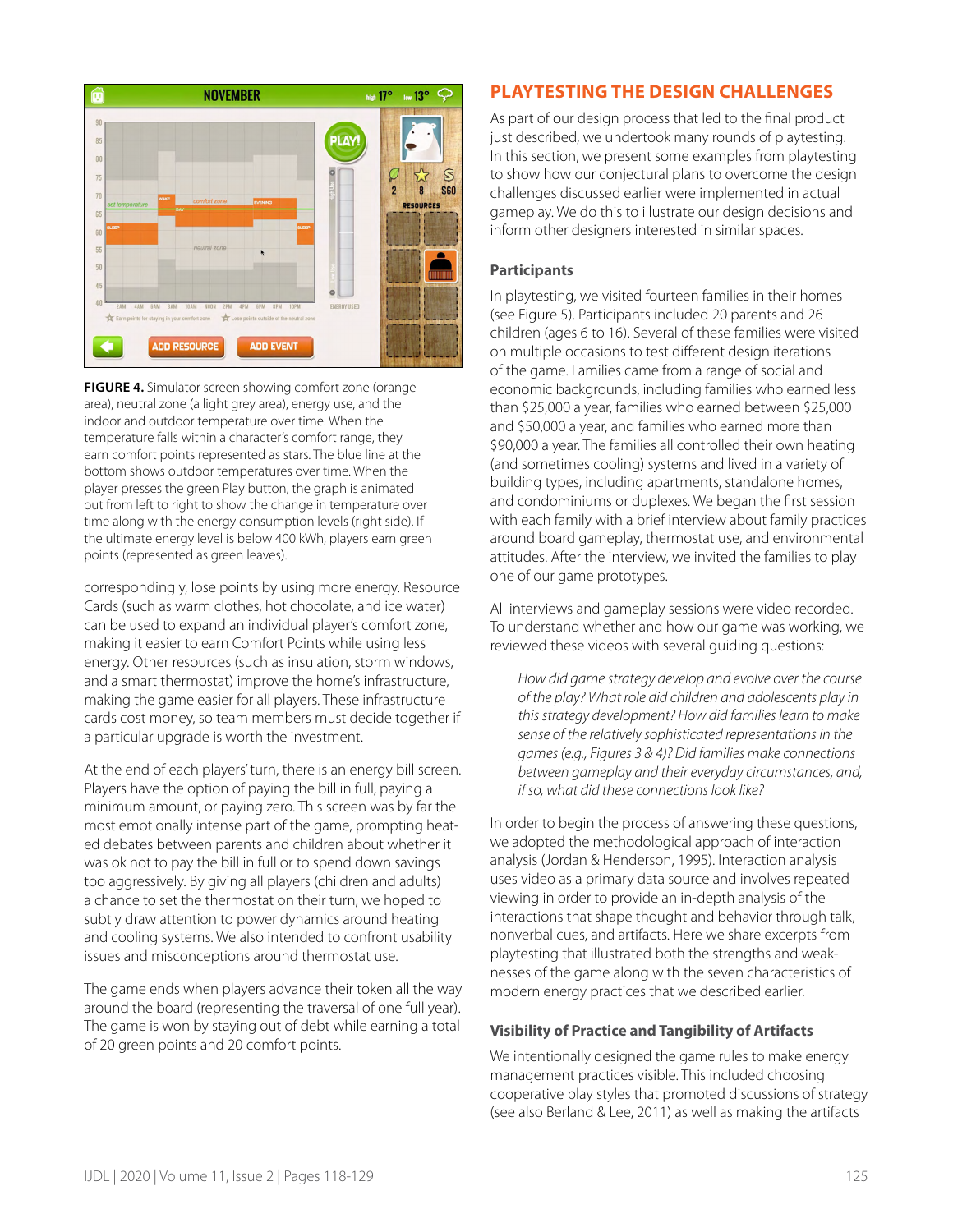of energy management central features of the play. For example, *Turn Up the Heat!* emphasizes the relative affordances of manual thermostats (familiarity and ease-of-use) and programmable thermostats (flexibility and savings). In our play sessions, we saw numerous instances in which players shared strategies and offered advice to their families.

It was common to see all family members intently watching the temperature simulation and arguing over the thermostat settings, especially when money was tight (see Figure 5). Beyond thermostat adjustments, financial practices also came into view as players confronted costly energy bills. Players could choose whether to pay their entire bill in full, to pay a minimum amount, or to pay nothing and incur a fine. The example next is from a family of five with father, mother, daughter, and two sons. This excerpt shows the younger son's second turn when he receives an energy bill, but decides only to pay the minimum amount:

|               | Boy 13: Only \$60 [the minimum payment<br>amount].        |
|---------------|-----------------------------------------------------------|
| Dad: \$60?    |                                                           |
| Boy 13: Yeah. |                                                           |
|               | Mom: Face me                                              |
|               | Boy 13: I paid minimum. So now you've got<br>the bia bill |

When his turn is over, the younger son chooses to "grief" his mother (who had the next turn) by paying the minimum bill despite the family having enough to pay the bill in full.

As he does so, he smiles and says his mother will now have to pay the "big bill." Essentially, the younger son's strategy is to minimize his own hardship while passing responsibility onto the rest of his family. Of course, this goes against the cooperative nature of the game since finances are shared by all players. As the round continues, we see the ramifications of this decision. Due to the younger son paying the minimum, the mother (after setting the thermostat too high) receives a bill too high for the family to afford. She, therefore, also chooses to only pay part of the bill. Around six minutes following the previous exchange, the father takes his second turn. At the end of this turn, the father receives a bill of \$800. At this point, the following exchange occurs:

- *Boy 15: Eight hundred dollars!?*
- *Boy 13: I like this game. It's like real life you prolong paying something and it gets bigger and bigger*



**FIGURE 5.** Two family playtesting sessions with different versions of the game prototype.

*Boy 15: And at least we have the comfort still. Boy 13: Yeah. We're nice and comfortable.*

When the father says how much the bill is, the older brother responds with incredulity. Then the younger son smiles, leans toward his mother, and says that he likes that the game is similar to real-life in that expenses mount on unpaid bills. This is an example of a participant connecting the game to real life, but it also shows how player strategies evolved over successive rounds. In the remainder of the game, the younger son, who had initially griefed his mother, took a more fiscally prudent strategy and was vocal in promoting energy savings through lower thermostat settings.

#### **Emergent and Distributed Expertise**

Modern energy practices are notable for their lack of expertise and the limited ways in which roles can be distributed and specialized among family members. This also makes it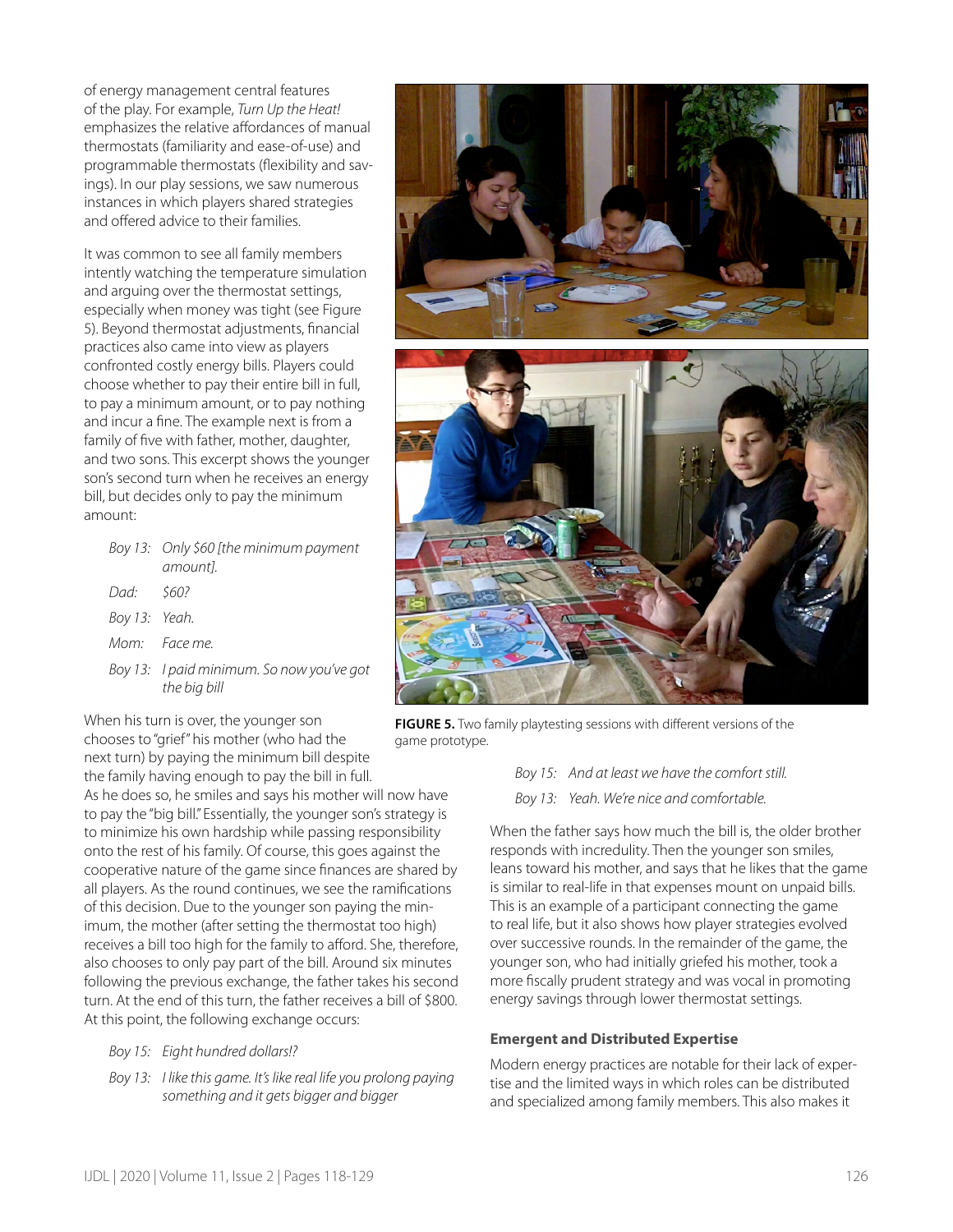difficult for personal self-expression and practice-linked identity formation (Nasir & Hand, 2008). Building on the previous excerpt, it was common for families to develop specialized roles and expertise in the context of gameplay. One common role, also prevalent in commercial board games, was the financial manager. Interestingly, this role was often taken on by younger siblings who not only managed simple accounting (addition, subtraction, and making change), but also acted as fiscal enforcers, insisting that families pay the full energy bill after every turn. This enforcement would often break down in the winter months when the energy bills got higher, forcing arguments and negotiations about how and when to pay bills.

Beyond financial roles, we also saw expertise around energy management begin to emerge and distribute across family members. In many instances, kids took leading roles in developing expertise around energy management, including interpreting the interface and representations. In this excerpt, the son (playing with his mom and dad) interpreted the temperature over time graph. As the vignette begins, the son is the first to take his second turn.

| Mom: |  |  |  | Go ahead. Roll the die mister polar boy bear boy. |
|------|--|--|--|---------------------------------------------------|
|------|--|--|--|---------------------------------------------------|

| Dad: I wonder if you lose stars if we go outside our |
|------------------------------------------------------|
| comfort zone.                                        |

- *Son: I'm the only one who gets—*
- *Dad: We— So we're going for green so do you want to—land on events.*
- *Son: Oh, there's a payday.*
- *Mom: Whee.*
- *Dad: So we could—*
- *Son: Four hundred.*
- *Dad: —keep going lot longer in our comfort zone and still be [inaudible].*
- *Son: Here, I'll take 400.*
- *Mom: Give us our payday.*
- *Son: No, dad. If we're not in our comfort zone but we're not out of our neutral zone, you don't lose any stars. But we don't gain any stars.*
- *Dad: Right.*
- *Mom: Say that again.*
- *Son: Why?*
- *Mom: Because I didn't understand [laughter].*
- *Son: Okay. If we are in our comfort zone—*
- *Mom: It's amazing that I'm the one who controls the thermostat [laughs]. Okay. Did you select your guy?*
- *Son: Yeah.*

The turn begins with the mother telling the son to roll the die by referring to him by his game character ("polar bear boy"). While the son starts his turn, the father wonders aloud about the stars that appeared on the graph at the end of the previous turn. He questions whether they go away if you leave the comfort zone. This conversation is intertwined with players advancing the token and collecting "payday" money. The son eventually responds that you do not gain or lose stars if you are in your "neutral" zone. This exchange demonstrates the beginning of a distributed expertise among the players. The father asks an open question about the game rules, but the son feels free to voice his opinion. As the exchange continues, the mother looks to the son to clarify rules, further cementing his role as the interface expert, if not the energy saving expert, with her even saying that "it's amazing that I'm the one who controls the thermostat."

In another example of distributed expertise, two boys are playing with their mother.

| Boy1: | How much did you cost us mom?                                                                                                                                                       |
|-------|-------------------------------------------------------------------------------------------------------------------------------------------------------------------------------------|
| Mom:  | Two hundred and sixty dollars.                                                                                                                                                      |
| Boy1: | What the heck.                                                                                                                                                                      |
| Boy2: | Oh my gosh.                                                                                                                                                                         |
| Boy1: | Jeez we have [inaudible]. So, put pay in full.                                                                                                                                      |
| Mom:  | Yep because we did pay in full. As long as we're not<br>in debt I don't care                                                                                                        |
| Boy1: | Mom you have 29 comfort points. So, you're over<br>already.                                                                                                                         |
| Mom:  | I shouldn't have points?                                                                                                                                                            |
| Boy1: | No mom you need them, you need to have 20 and<br>you have 29 so it's like extra credit. And you just got<br>above what you need it's not bad. But you need 10<br>more green points. |
|       |                                                                                                                                                                                     |

Unlike the previous example where the father and son seemed to be working out a strategy collaboratively, the mother in this family seems to have a harder time interpreting the game interface. Over successive turns the sons chide their mother for a strategy that focuses too heavily on Comfort Points to the detriment of Green Points. The mother increasingly looked to her sons for strategy advice, especially when setting the thermostat on her turn. This led to relatively rich discussions about fine-tuning thermostat temperature settings to balance out personal comfort with lower energy use. Often times, families would debate the differences between small ranges (1-2 degrees) in temperatures. Families discovered through these discussions that turning the thermostat off entirely was a good way to save energy even if it meant being a little uncomfortable.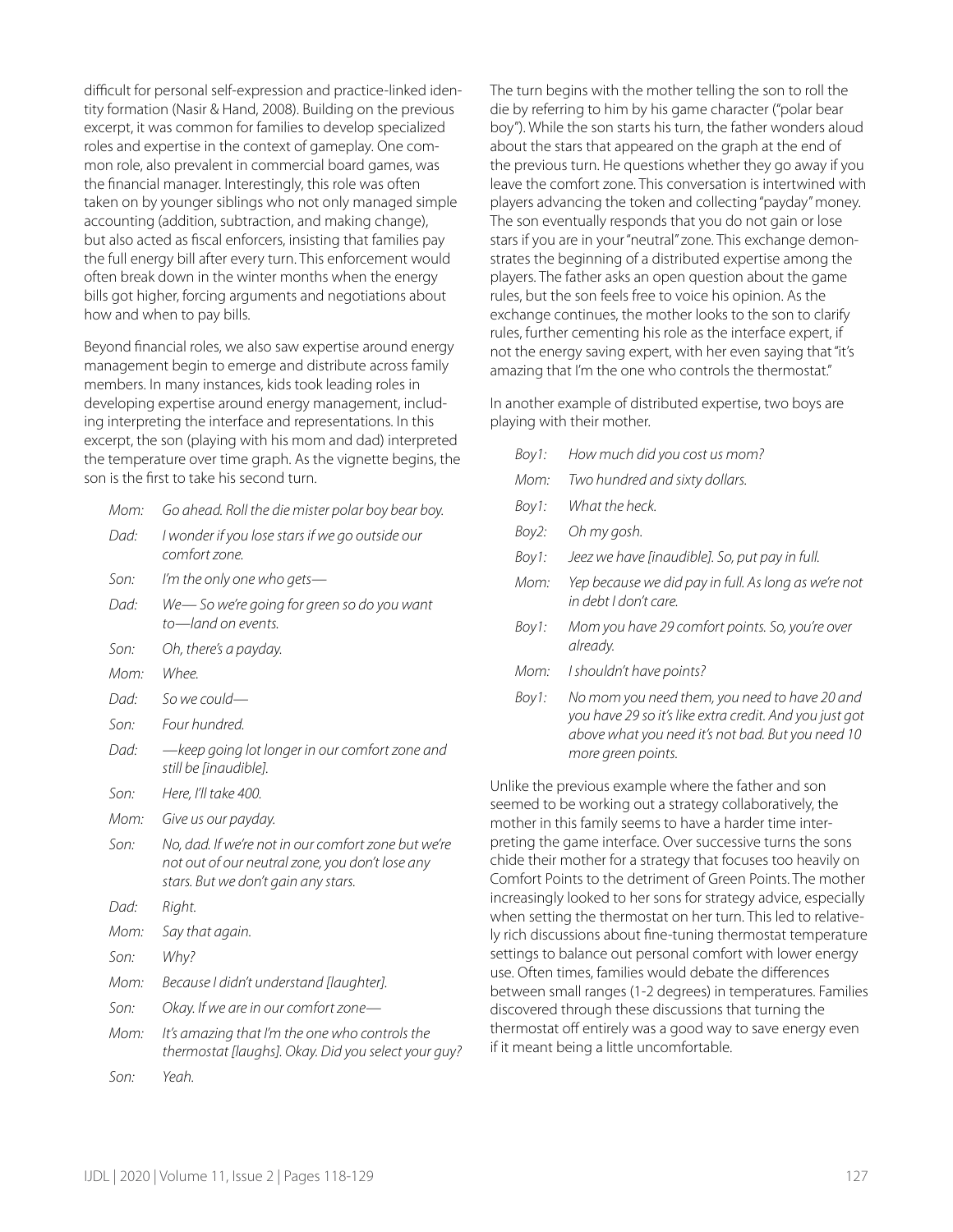# **DISCUSSION**

Modern energy infrastructures have done a remarkable job making the production, transport, and consumption of energy largely invisible to consumers. Energy infrastructures literally surround us (in the air, underground, and in our walls). Yet, for the most part, we only notice these massive systems when things go wrong. In this design case study, we have argued that these "black box" infrastructures have set the stage for what we call sterile energy practices in homes. For children, these practices are hard to see, but even when they are noticed, there is a perception that they not appropriate for kids. For adults, there is a lack of expertise and a few ways for tasks to be divided up and delegated to kids to help them learn. With the increasing adoption of smart home technologies (such as smart thermostats and digital smart meters), are there new opportunities to reconfigure such practices?

To help answer this question, we explored the use of board games to provide a context in which families can think about how they use energy and to talk about how they can be more sustainable. In this sense, the game world seemed to carve out a safe space that creates room for the emergence of new forms of participation. There is a delicate balance in the design of such games—we want to preserve the enjoyable cultural form of the family board game because it provides a unique context for discussion and collaborative strategy development. At the same time, we want to create a suspenseful, even stressful, play experience that challenges families with very real tradeoff around energy, money, and comfort. Of all of our game design features, possibly the most successful was simply making it so that everyone in the family gets a chance to set the thermostat on their turn. Especially in winter months, when money was tight, families would get into heated debates in which strong advice was offered (but not always taken up) about how to optimally set the thermostat. Since two of our most important objectives were to draw attention to this hidden aspect of energy consumption and to encourage families to reflect on energy practices, this was an important mechanism to at least opening families to the possibility that heating and cooling system management might be distributed or shared. Beyond that, we saw numerous examples of families making connections to their everyday circumstances while having living debates and discussions over the best ways to balance energy consumption, and comfort in the game.

Of course, the real question here is whether or not this game (or similar games) will ultimately make any difference. Once the game is over, do families simply move back to their day-to-day, business-as-usual routines? Or, could such games catalyze even small-scale changes in the ways that families use energy. It's difficult to answer this question, especially with our limited dataset. We speculate that, yes, games like *Turn Up the Heat!* can help. However, they will also be most

effective when combined with larger, systemic changes such as public information campaigns, policy-based financial incentives to conserve, and widespread availability of eco-feedback devices that let families see household energy consumption on a continuous basis. Our conceptualization of sterile energy practices might inform these greater efforts in terms of promoting the active involvement of children and adolescents as partners in a more sustainable future.

#### **ACKNOWLEDGMENTS**

Aleata Hubbard, Mallessa James, Danielle Kiefert, Izabel Duarte Olson, and Laurel Schrementi contributed to this work. Our research was supported by the Institute for Sustainability and Energy at Northwestern (ISEN) and the National Science Foundation (grant IIS-1123574). Any opinions, findings or recommendations expressed in this material are those of the authors and do not necessarily reflect the views of the Foundation.

#### **REFERENCES**

Antle, A. N., Warren, J. L., May, A., Fan, M., & Wise, A. F. (2014, June). Emergent dialogue: eliciting values during children's collaboration with a tabletop game for change. In *Proceedings of the 2014 conference on Interaction design and children* (pp. 37-46). ACM. <https://doi.org/10.1145/2593968.2593971>

Banerjee, A., & Horn, M. S. (2014, February). Ghost hunter: Parents and children playing together to learn about energy consumption. In *Proceedings of the 8th International Conference on Tangible, Embedded and Embodied Interaction* (pp. 267-274). ACM. [https://doi.](https://doi.org/10.1145/2540930.2540964) [org/10.1145/2540930.2540964](https://doi.org/10.1145/2540930.2540964)

Barab, S. & Squire, K. (2004). Design-based research: Putting a stake in the ground. *The Journal of the Learning Sciences, 13*(1), 1-14. [https://doi.org/10.1207/s15327809jls1301\\_1](https://doi.org/10.1207/s15327809jls1301_1)

Bell-Gawne, K., Stenerson, M., Shapiro, B., & Squire, K. (2013). Meaningful play: The intersection of video games and environmental policy. *World Future Review*, *5*(3), 244-250. [https://doi.](https://doi.org/10.1177/1946756713497472) [org/10.1177/1946756713497472](https://doi.org/10.1177/1946756713497472)

Berland, M. & Lee, V.R.. (2011). Collaborative strategic board games as a site for distributed computational thinking. *International Journal of Game-Based Learning, 1*(2), 65. [https://doi.org/10.4018/](https://doi.org/10.4018/ijgbl.2011040105) [ijgbl.2011040105](https://doi.org/10.4018/ijgbl.2011040105)

Chetty, M., Tran, D., & Grinter, R. E. (2008, September). Getting to green: understanding resource consumption in the home. In *Proceedings of the 10th international conference on Ubiquitous computing* (pp. 242-251). ACM. [https://doi.](https://doi.org/10.1145/1409635.1409668) [org/10.1145/1409635.1409668](https://doi.org/10.1145/1409635.1409668)

Cobb, P., Confrey, J., DiSessa, A., Lehrer, R., & Schauble, L. (2003). Design experiments in educational research. *Educational researcher*, *32*(1), 9-13. <https://doi.org/10.3102/0013189x032001009>

DiSalvo, C., Sengers, P., & Brynjarsdóttir, H. (2010, April). Mapping the landscape of sustainable HCI. In *Proceedings of the SIGCHI conference on human factors in computing systems* (pp. 1975-1984). ACM. <https://doi.org/10.1145/1753326.1753625>